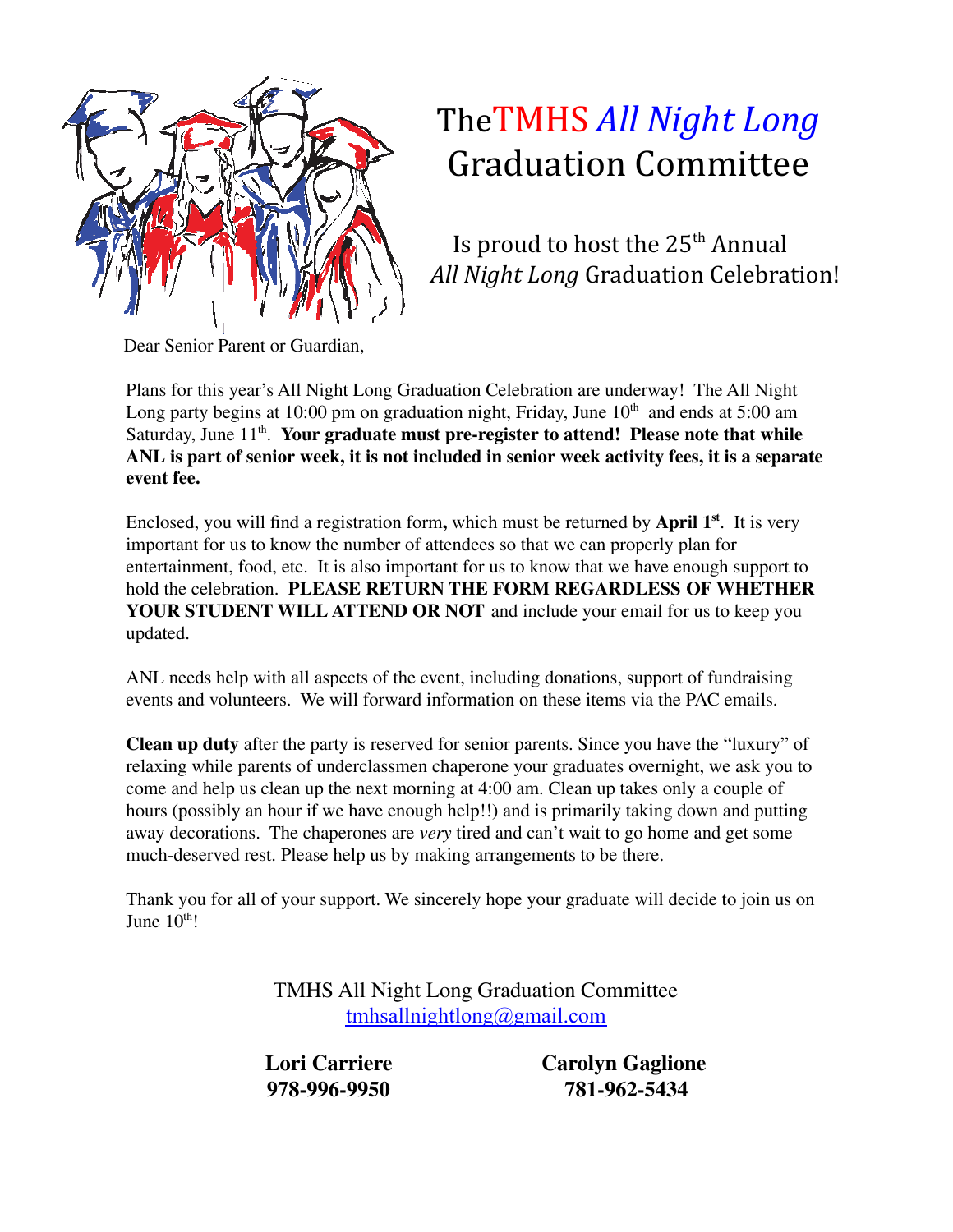### TMHS *All Night Long* Celebration Registration

**Registration and Payment is due by April 1, 2022 Checks payable to***: TMHS PAC*

|                                                                                                                                                                                                                                               | Will Attend (\$25.00 before 4/1/22)                                               |  |                |  |
|-----------------------------------------------------------------------------------------------------------------------------------------------------------------------------------------------------------------------------------------------|-----------------------------------------------------------------------------------|--|----------------|--|
|                                                                                                                                                                                                                                               | Will Attend (\$30.00 after $4/1/22$ will not be eligible for graduation gift bag) |  |                |  |
| <b>Will Not Attend</b>                                                                                                                                                                                                                        |                                                                                   |  |                |  |
| Student's Adult T-shirt size: (Circle One) S M L XL XXL                                                                                                                                                                                       |                                                                                   |  |                |  |
| Does Your Child Carry An EpiPen for Allergies: Yes<br><b>No</b>                                                                                                                                                                               |                                                                                   |  |                |  |
| <b>Parent / Guardian Contact Information:</b>                                                                                                                                                                                                 |                                                                                   |  |                |  |
|                                                                                                                                                                                                                                               |                                                                                   |  |                |  |
| (Please Print)                                                                                                                                                                                                                                |                                                                                   |  | (Please Print) |  |
| *Phone: _________________________________(best # to reach you at 11:00pm)<br>*We need phone # to reach you in the event your graduate does not show up for the event as planned.<br>Registrations without phone numbers will not be accepted. |                                                                                   |  |                |  |
| Volunteers needed, please select all that you can assist with:                                                                                                                                                                                |                                                                                   |  |                |  |
| Clean Up Duty<br>Donation - water, soda, paper goods, etc.<br>(a list of our needs will go out closer to event)<br>Set Up / Decorate<br>(early afternoon)                                                                                     |                                                                                   |  |                |  |
| ** PLEASE NOTE THAT A SIGN UP WILL GO OUT CLOSER TO THE EVENT THAT WILL<br>LIST OUR NEEDS FOR DONATIONS AND SET UP/CLEAN UP VOLUNTEERS **                                                                                                     |                                                                                   |  |                |  |
| Donations are always appreciated. If you have any contacts that might be able to help us<br>with a donation of either money or goods and services, please let us know!                                                                        |                                                                                   |  |                |  |
| <b>TMHS All Night Long Graduation Committee</b><br><b>320 Pleasant Street</b>                                                                                                                                                                 |                                                                                   |  |                |  |

*Tewksbury, MA 01876* [tmhsallnightlong@gmail.com](mailto:tmhsallnightlong@gmail.com)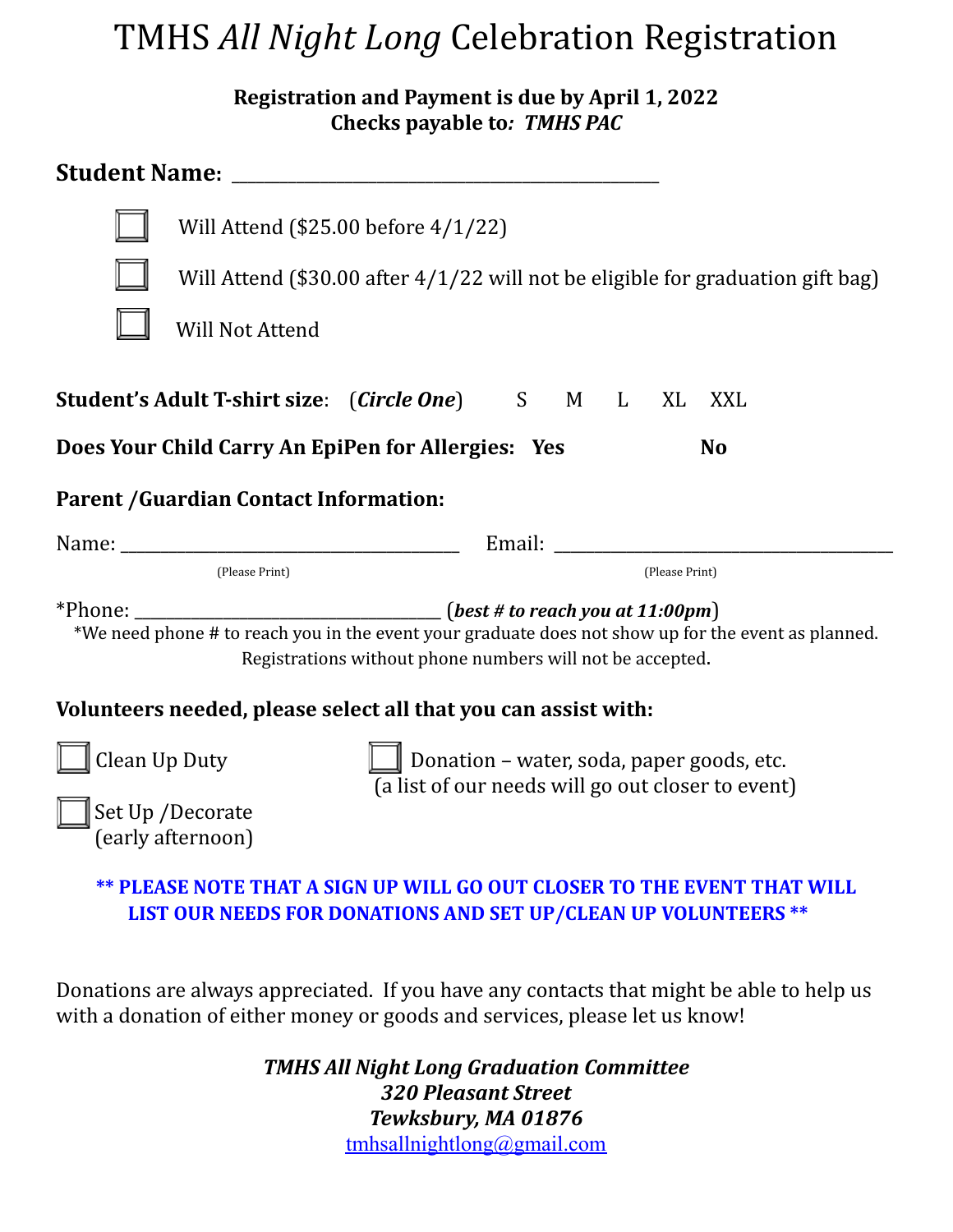# TMHS *All Night Long*

#### *Dear Senior Class of 2022!*

The *All Night Long* graduation party has been referred to by graduates of TMHS as the highlight of their senior week. We are proud to be able to host such a great event for you to be able to stay up all night with your fellow graduates and have one last chance to all be together in one place. We don't like to give too much away, but just to give you an idea of what to expect:



We spend the entire day transforming the Wynn Middle School gym, cafeteria and hallways into themed areas. You won't recognize the school! There will be artists, games, prizes, music, and a hypnotist show. Businesses from all over Tewksbury donate food. You will not go hungry.

#### *You must pre register for this event.*

#### **\*\*\*This event is a separate fee from senior week activities\*\*\***

**Late registration means you may not get a gift bag.**

# \*\*\*\* ANL Rules \*\*\*\*

- Only members of the TMHS class of 2022 will be admitted and must be pre-registered to attend. *Bring your ID for check-in*.
- The only other items you might want to bring are your yearbook and a camera/phone.
- There will be a safe place to keep any of your belongings throughout the night. Please no sleeping bags or pillows! They are very bulky.
- Check-in is between  $10:00 \text{ pm} 11:00 \text{ pm}$  at the main entrance of the Wynn middle school.